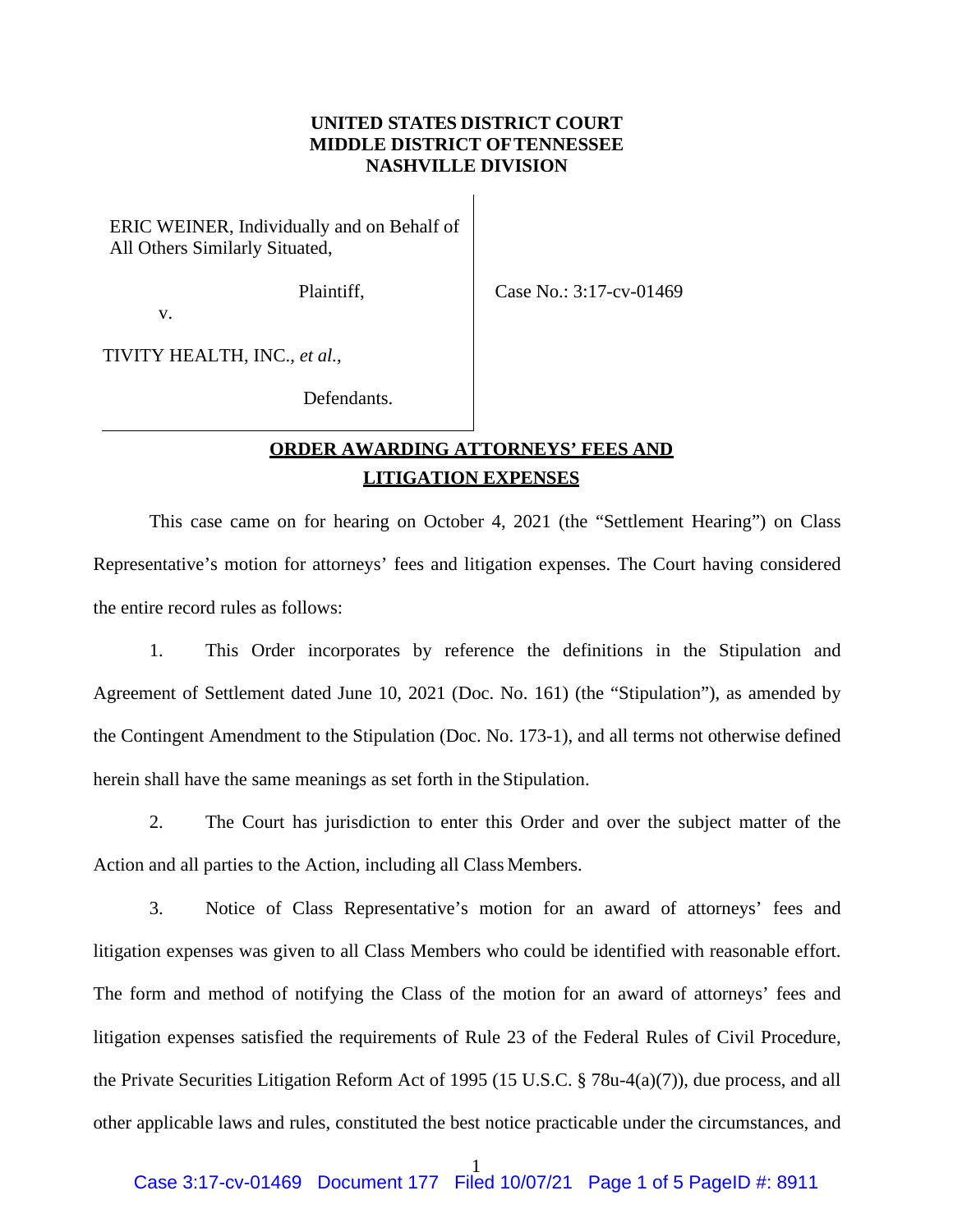constituted due and sufficient notice to all persons and entities entitled thereto.

4. Class Counsel is hereby awarded attorneys' fees in the amount of 25% of the Settlement Fund, or \$1,875,000.00, plus accrued interest, and \$544,482.46 in reimbursement for Class Counsel and Liaison Counsel's litigation expenses, plus interest, to be paid from the Settlement Fund.

5. The awarded attorneys' fees and expenses shall be payable to Class Counsel immediately upon execution of this Order subject to the terms, conditions and obligations of the Stipulation and in particular paragraph 19 thereof, which terms, conditions and obligations are incorporated herein. Attorneys' fees and expenses shall be allocated among Class Counsel and Liaison Counsel in the sole discretions of Class Counsel.

6. In making this award of attorneys' fees and litigation expenses to be paid from the Settlement Fund, the Court has considered and found that:

a) The Settlement has created a common benefit fund for the class, so it is appropriate to assess the attorneys' fees against the fund. Boeing Co. v. Van Gemert, 444 U.S. 472, 478 (1980).

b) Class Counsel's fee award is fair and reasonable under the percentage- ofthe-fund approach. This is the preferred method where, as here, "a substantial common fund has been established for the benefit of class members through the efforts of class counsel." In re Southeastern Milk Antitrust Litig., No. 07-208, 2013 WL 2155387, at \*2 (E.D. Tenn. May 17, 2013). The requested fee of twenty-five percent "is certainly within the range of fees often awarded in common fund cases, both nationwide and in the Sixth Circuit," and is appropriate given the excellent result Class Counsel achieved notwithstanding substantial risk. *Id.* at\*3.

c) The requested fee meets all the factors that the Sixth Circuit articulated in Ramey v. Cincinnati Enquirer, Inc., 508 F.2d 1188, 1196 (6<sup>th</sup> Cir. 1974), specifically: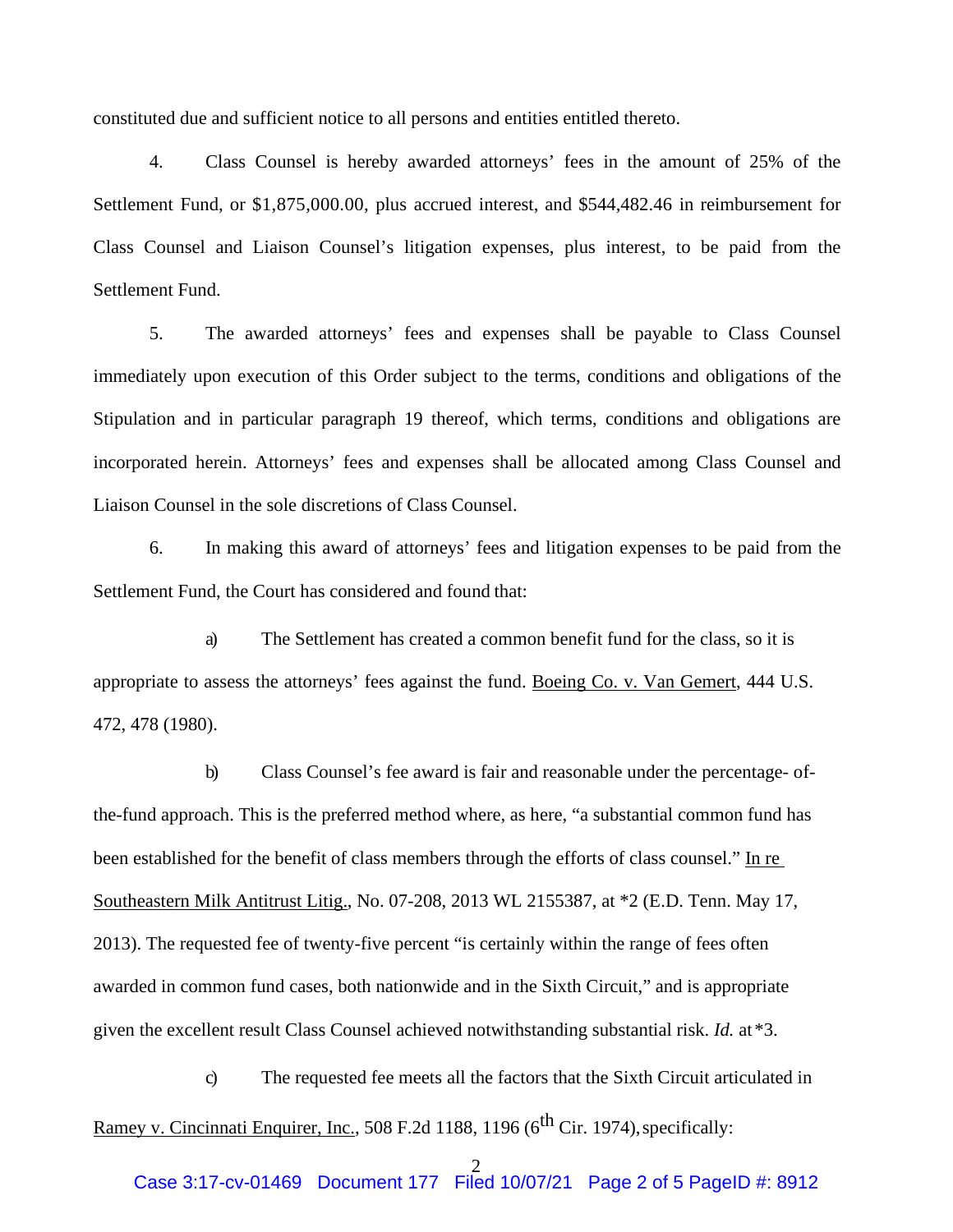(i) The recovery of \$7,500,000, which represents 17% to 22% of the Class's estimated class-wide damages, is an excellent outcome for the Class, especially relative to the historical range of securities class action settlements, *see, e.g.*, Cornerstone Research, *Securities Class Action Settlements: 2020 Review and Analysis*, at 6 (2021)<sup>1</sup> (observing that between 2011 and 2020 the median settlement as a percentage of damages in cases with estimated damages of between \$25 million and \$74 million was 7.6%); NERA Economic Consulting, *Recent Trends in Securities Class Action Litigation: 2018 Full Year Review, at 35 (2019)<sup>2</sup> (observing that in 2018 the median* settlement value as a percentage of estimated damages in cases with losses between \$20 million and \$49 million was 8.4%).

(ii) Society has a strong interest in compensating Class Counsel for the risks and complex issues posed by this case, thereby encouraging others to bring similar litigation in the future.

(iii) Fees and reimbursement of costs in this case were entirely contingent upon success, creating a risk of under-compensation in the absence of settlement or victory at trial, see Lonardo v. Travelers Indem. Co., 706 F. Supp. 2d 766, 795 (N.D. Ohio2010).

(iv) Class Counsel devoted over ten thousand hours to this case, and the time value of their services was substantial.

(v) This class action involved complicated facts and complex legal issues and economic analysis, requiring Class Counsel to overcome substantial hurdles to prove their claims.

(vi) Class Counsel, who are experienced class action and securities law practitioners, displayed skill and commitment throughout the litigation.

<sup>1</sup> https://www.cornerstone.com/Publications/Reports/Securities-Class-Action-Settlements-2020- Review- and-Analysis.

<sup>&</sup>lt;sup>2</sup> https://www.nera.com/content/dam/nera/publications/2019/PUB\_Year\_End\_Trends\_012819\_Final.pdf.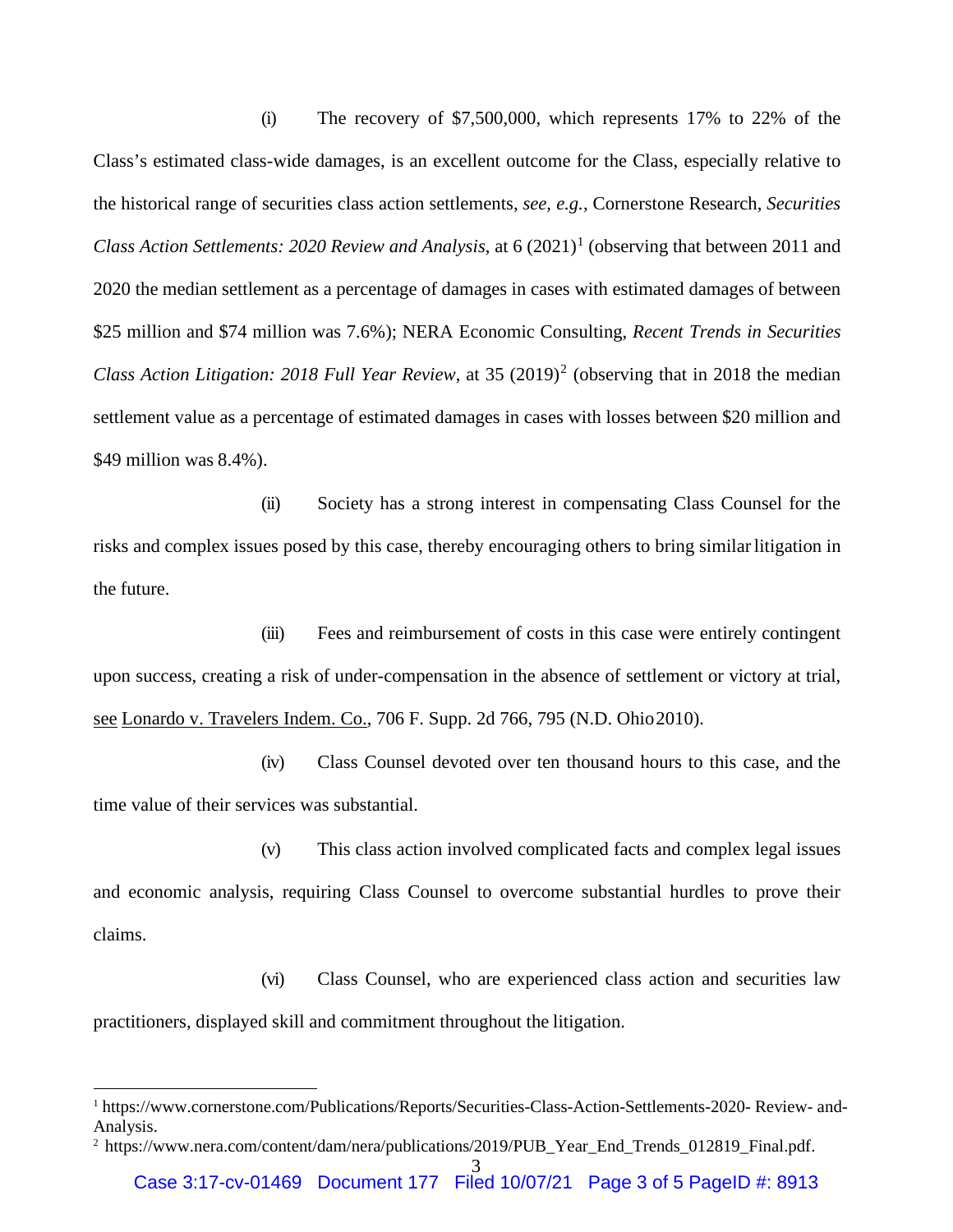d) The Court has confirmed the reasonableness of Class Counsel's fee request by conducting a lodestar cross-check. This involves multiplying reasonable rates by reasonable hours. Gascho v. Glob. Fitness Holdings*, LLC*, 822 F.3d 269, 279 (6th Cir. 2016). The "sum may then be increased by a 'multiplier' to account for the costs and risks involved in the litigation, as well as the complexities of the case and the size of the recovery." In re Sulzer Hip Prosthesis  $\&$ Knee Prosthesis Liab. Litig., 268 F. Supp. 2d 907, 922 (N.D. Ohio 2003). The Court finds that Class Counsel and Liaison Counsel's reasonable lodestar was \$6,856,315 based on hourly billing rates for the period from the inception of the case until June 10, 2021, and that an award of \$1,875,000.00 yields a multiplier on a 0.27 percent fee of \$6,856,315.00. This multiplier falls well below an acceptable range. *See, e.g., In re Cardinal Health Inc. Sec. Litigs.*, 528 F. Supp. 2d 752, 768 (S.D. Ohio 2007) (awarding a multiplier of 6.0 and noting that typical multipliers range from 1.3 to 4.5). The use of current (2021) rates is appropriate to "compensate for the delay in payment during the pendency of the litigation." In re UnumProvident Corp. Derivative Litig., No. 02- 386, 2010 WL 289179, at \*9 (E.D. Tenn. Jan. 20, 2010).

e) Class Counsel and Liaison Counsel reasonably incurred a total of \$544,482.46 in litigation expenses for which Class Counsel seek reimbursement in this case. Class Counsel "is entitled to reimbursement of all reasonable out-of-pocket litigation expenses and costs in the prosecution of claims and settlement, including expenses incurred in connection with document production, consulting with experts and consultants, travel and other litigation- related expenses." In re Cardizem CD Antitrust Litig., 218 F.R.D. 508, 535 (E.D. Mich. 2003). Moreover, this amount is less than the \$750,000 limit disclosed in the Notice.

f) No objections were made to Class Counsel's application for an award of attorneys' fees and reimbursement of costs and expenses, or to Class Representative's request for reimbursement of its reasonable costs and expenses.